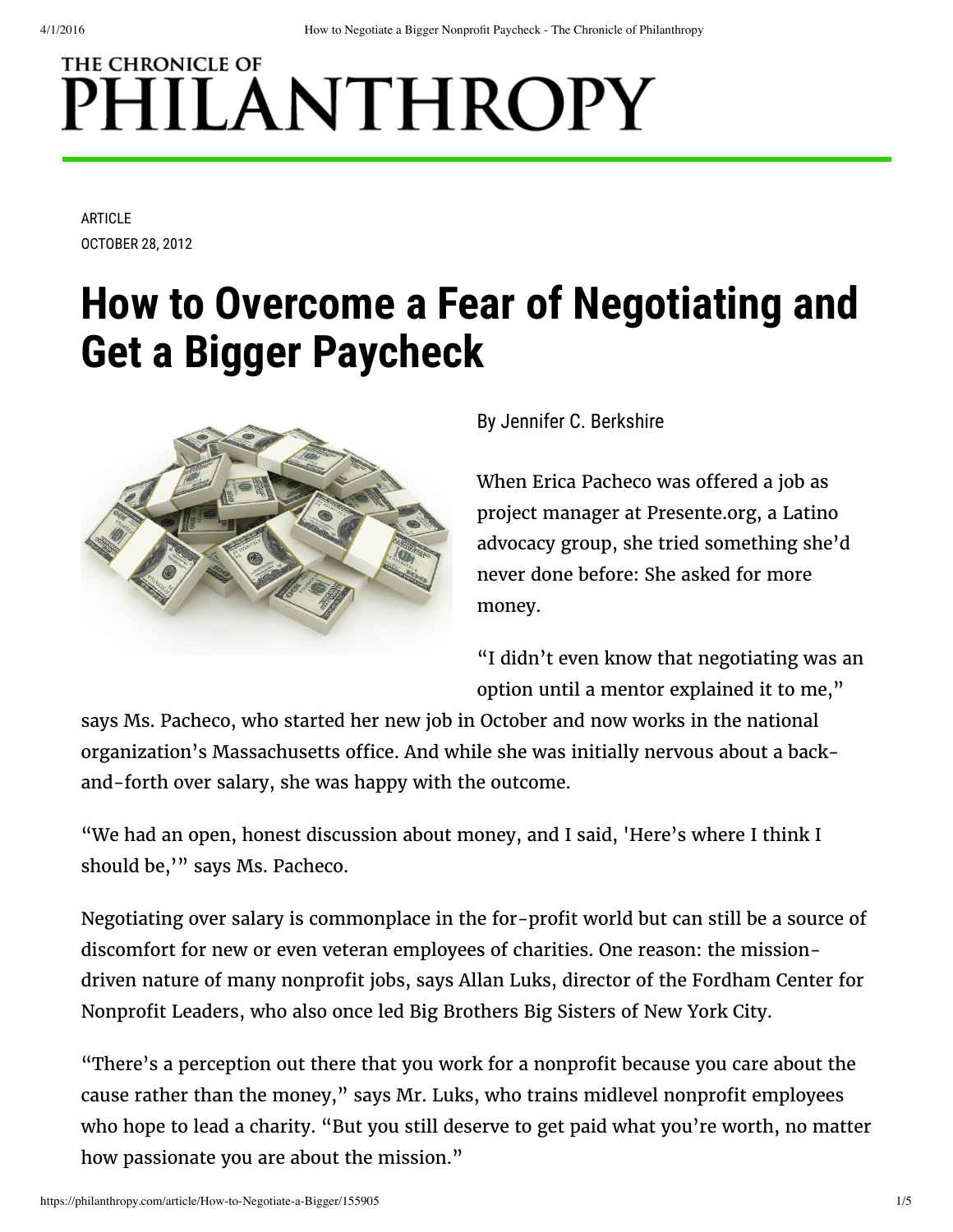Experts also attribute the resistance to haggling in part to gender; three-quarters of nonprofit workers are women.

"Women tend not to feel comfortable negotiating on their own behalf," argues Sara Laschever, co-author of *Women Don't Ask: Negotiation and the Gender Divide*. Ms. Laschever notes that such reluctance toward negotiation can be found across professions and education levels.

But avoiding money talk can have serious consequences. Ms. Laschever and her coauthor, Linda Babcock, found that women on average sacrifice more than \$500,000 over the course of their careers by not negotiating their first job offer. Studies continue to reveal persistent pay [gaps](http://philanthropy.com/article/CEO-Pay-Stagnated-in-2010-the/134320/) between men and women in the nonprofit world.

"The irony is that women who work in philanthropy tend to have no problem negotiating on behalf of the causes they care about," says Ms. Laschever.

Following are some suggestions from nonprofit hiring experts about how to negotiate a good salary:

**Do the homework.** Mazarine Treyz, a fundraising adviser in Portland, Ore., and the author of *The Wild Woman's Guide to Fundraising*, advises her clients to arm themselves with facts and figures before any negotiating session. "Take a good look at the organization," says Ms. Treyz. "What's the size of the budget? How much does the executive director make?"

Such data are widely available. *The Chronicle* conducts an annual [survey](http://philanthropy.com/section/Executive-Compensation/236/) of executivedirector pay at large organizations, while GuideStar, Charity Navigator, and the Foundation Center offer a wealth of financial information about nonprofits. Also, some state umbrella [associations](http://www.councilofnonprofits.org/salocator) may do their own regional surveys of nonprofit salaries.

**Put a price tag on your strengths.** While candidates should be knowledgeable about how much the position they are seeking typically pays, Ms. Treyz encourages her clients to go a step further.

"Try to calculate what you actually brought to your last job," she says. "How much money did you raise? How many people did you help? What processes did you put into place? Having that information at your fingertips conveys that you know your stuff and will help you negotiate from a position of strength."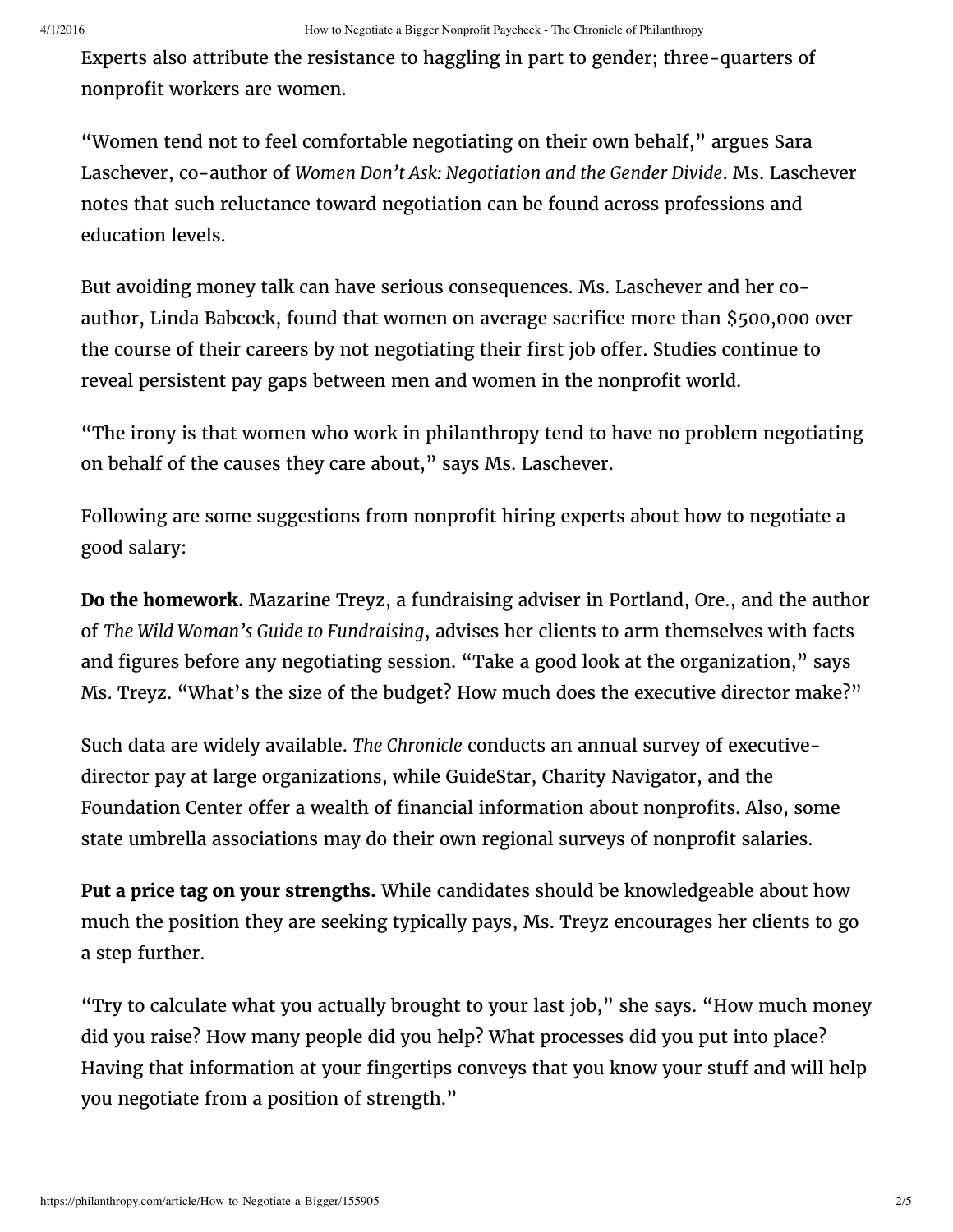Employees who are seeking additional compensation should also keep an inventory of their contributions, says Ms. Treyz. "Pointing to something extra you did to help the organization really strengthens your case, especially if it's something that groups are always in need of, like fundraising or media," she says.

**Find a niche to fill.** Richard Male, a nonprofit-management and fundraising consultant in Denver, argues that negotiations these days have less to do with what a prospective employee wants than with the perceived value of what he or she brings to the charity.

"What are you specifically going to do to help the organization carry out its mission?" asks Mr. Male. "If you can demonstrate that you bring something the group really needs, that is key."

He says candidates should delve deeply into the background of the charities they want to work for to understand the groups' strengths and weaknesses. "Read the annual reports, talk to staff if you can. This isn't just a numbers game but a question of culture and fit," says Mr. Male, who started the Community Resource Center, which offered management support to other nonprofits. "In order to demonstrate that you have value to add, you need to understand the larger picture."

**Identify** the **nonprofit's** future needs. For established nonprofit employees who are seeking to negotiate higher salaries, the Fordham Center's Mr. Luks suggests that they familiarize themselves with their charity's strategic plan, if they have access to it. "You will go into your review with an understanding of how your work is helping to achieve the goals laid out in the strategic plan," says Mr. Luks.

He recounts a recent experience of a charity worker who took his advice. "Her executive director was shocked that she understood the plan," he says. "It helped her successfully make the case for more money."

**Role play.** Even extensive research might not be enough to overcome the negotiation jitters completely. To put these to rest, experts recommend plenty of practice, particularly for candidates and employees who have never negotiated before or feel uncomfortable asking for more money.

For women in particular, Ms. Laschever says, role playing can help them gain confidence about haggling for higher pay. "Get a friend to play the part of the employer, then go through the scenario until it starts to feel natural," she says. "If you practice responding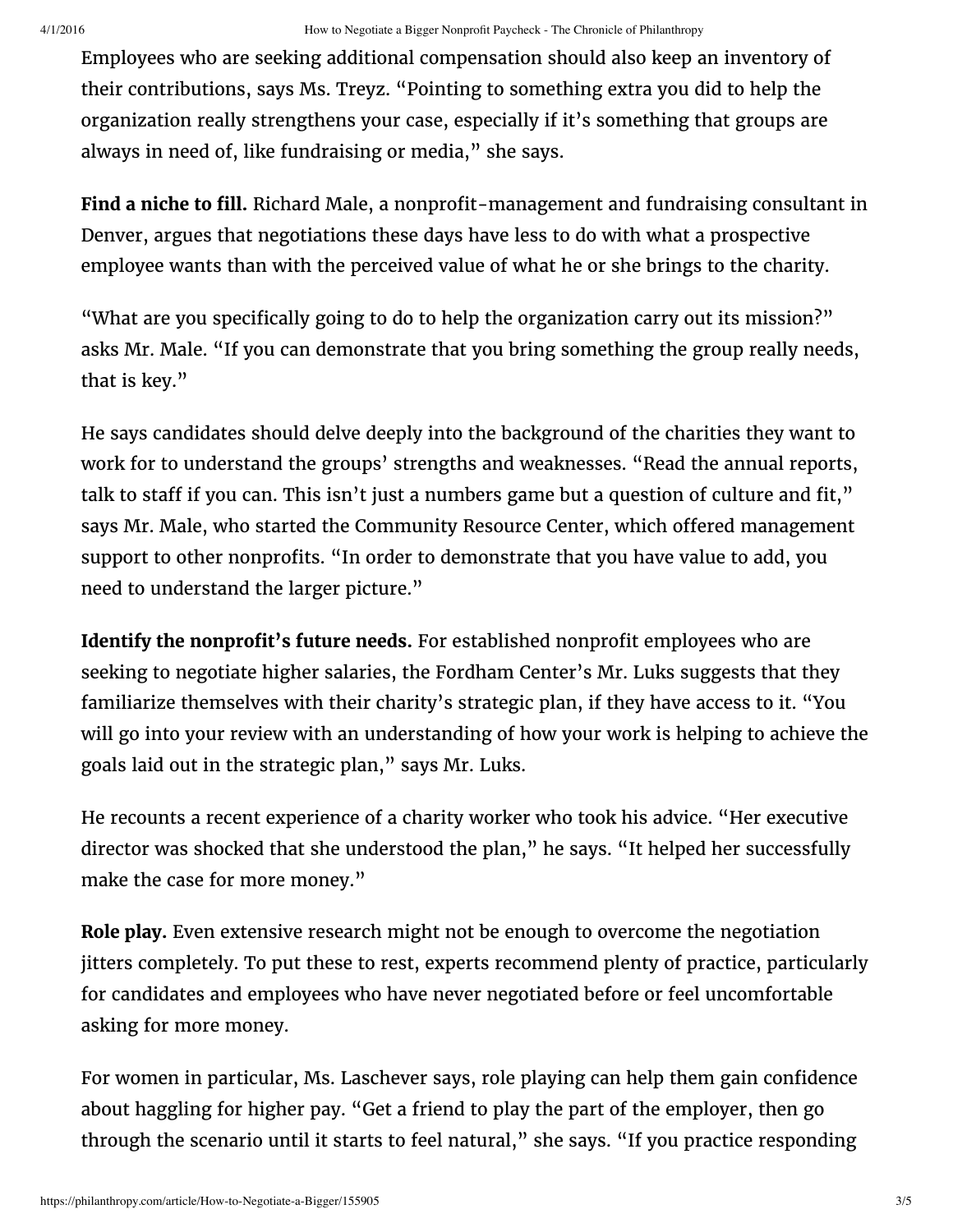calmly ahead of time, you are much more likely to feel calm when you are actually negotiating."

**Prepare responses.** A few well-rehearsed lines can also help keep candidates and employees from getting flustered, says Katie Donovan, whose blog, Equal Pay Negotiations, offers advice to women seeking higher salaries. She recommends that candidates prepare for what they don't want to hear and have a response at the ready. "You might say something like 'I'm interested but surprised at the starting salary. My research indicates that the norm is higher," says Ms. Donovan.

**Think long- term.** A recent *Chronicle* [survey](http://philanthropy.com/article/Fledgling-Nonprofit-Workers/133001/) of new nonprofit employees found widespread discontent with starting salaries at charities, even as these new workers were relieved to have found jobs in a still-struggling economy. Brian Vogel, a senior principal at Quatt Associates, a management consulting firm in Washington that works with nonprofit clients, encourages early-career workers to take a longer-term view of what's being negotiated.

"This is an opportunity for a candidate to ask, 'What else do I get?' What's the career path like? What sorts of positions have other people moved on to? How is working here going to help me build the skills to go on to a real nonprofit career?" asks Mr. Vogel. "Negotiation is about more than just the nuts and bolts of salary."

**Request a compensation review.** Walking out the door isn't the only option available when a salary negotiation fails.

John Salveson, principal of the Salveson Stetson Group, an executive search firm in Philadelphia, suggests asking the nonprofit to review the salary sooner than it normally would.

"This is a way of indicating that you are sensitive to the organization and the budget and still holding open the possibility of getting more money in the future," says Mr. Salveson. He also encourages candidates to identify some concrete objectives around which their performance will be evaluated.

"What should determine your compensation is the value you bring," says Mr. Salveson. "A review of your salary gives you another chance to demonstrate that you are contributing more than your current compensation reflects."

### **8 steps to securing higher pay**